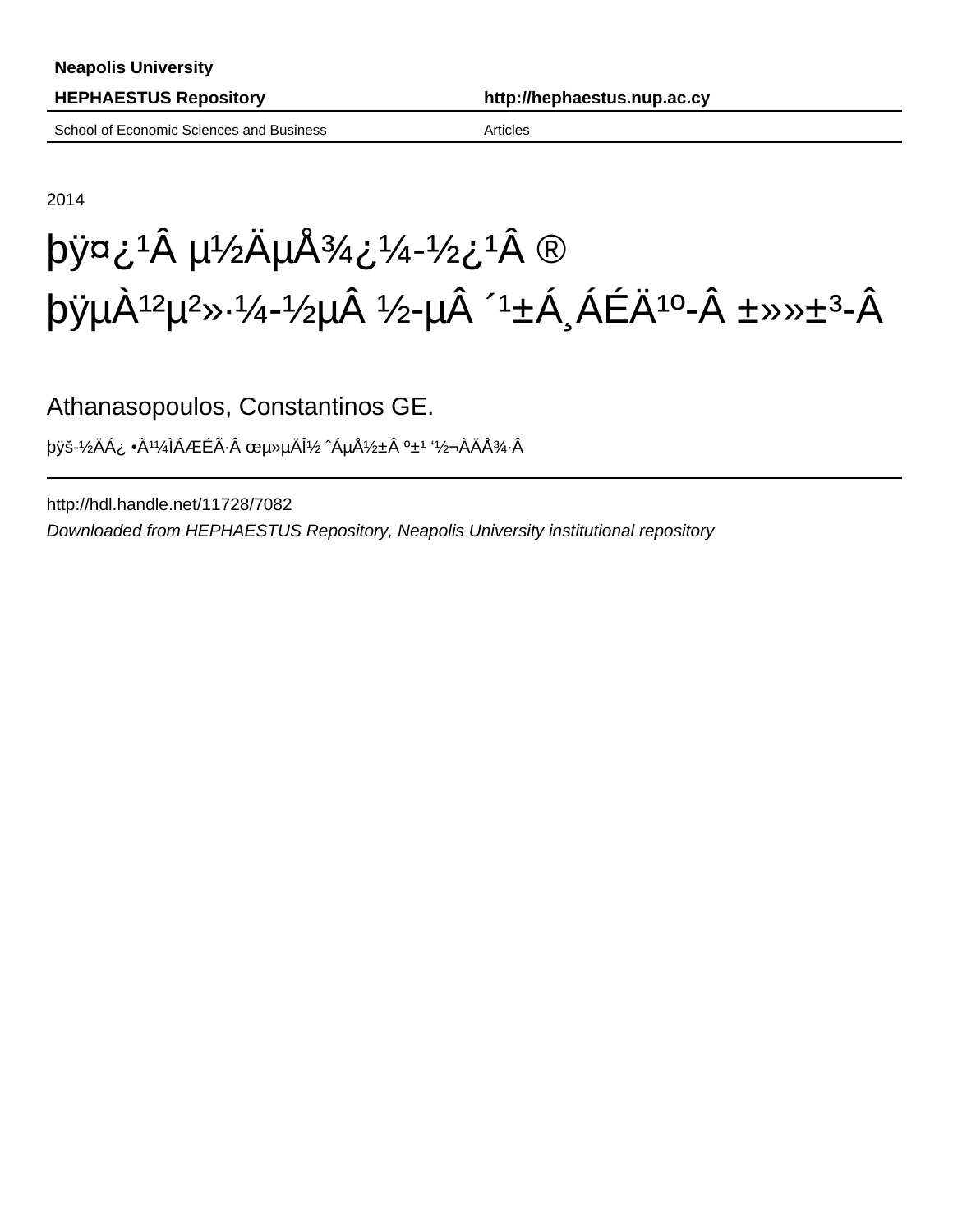accounting starts with the definition of the definition of the content of content of content of content of con

## rec*s orapopwrikes annayes* **TOU K. Κωνστ. ΓΕ. ΑΘΑΝΑΣΟΠΟΥΛΟΥ**  $E$ πιβεβλημένες  $\kappa$ ége Scaoloc  $\kappa$ ucég a $1$ νέες διαρθρωτικές αλλαγέ<u>ς</u> *Toις Εντευξομένοις ‹*

.<br>Καθηγητού Μετ. Πρ. Σπ. Παντείου Πανεπιστ. Κοιν. Πολιτ. Επιστ., *1. Introductory approach: Defining the concept Ex Ch.L., U.L. Bruxelles, Ex Int. I.I.A.P., Paris και Μετ. Πρ. Σπ. Πανεπ. ΝΕΑΠΟΛΙΣ, Πάφος,*  $\mathcal{A}$  $1.12 \times 10^{-4}$   $M_{\odot} = \pi$ ANTISTHENIS, the ancient Greek philosopher, (444 BC - 370 BC, Athens), *Ex Ch. L., U.L. Bruxelles, Ex Int. I.I.A.P., Paris Î·È MÂÙ. ¶Ú. ™. ¶·ÓÂ. AıËÓÒÓ, Μετ. Πρ. Σπ. Πανεπιστ. Αθηνών*

Στερουμένη πλέον η Ελλάς, του «κέρατος t Αμαλθείας», της μυθολογικής αιγός και ως εκ τούτου μη δυναμένη θηλάζουσα εξ αυτού, ως άλλος ΖΕΥΣ, να αποκτήσει ό,τι επιθυμεί σήμερα υπό δει-In his article. *νή συγκυρία, (Πολιτική, Οικονομική, Κοινωνική),* published beside in διέρχεται κατ' αυτάς διά των «Καυδιανών Δικρά-<u>νοτιέτου συνέναι τα *νων», ως μη όφειλε, ως άλλος στρατός των Pωμαίων,*</u> ATHANASOPOU - 321 π.Χ. στ*ο Καύδιο των Απεννίνων ορέων.* Based, therefore, on this "principle" in a first, if not final, approach, the term *Στερ�υµένη πλέ�ν η Eλλάς, τ�υ «κέρατ�ς της* The term gentrification is found at first in the UK in early 1960s and it refers to *�ταν αυτ�ς εί�ε ηττηθεί υπ� των Σαµνιτών τ� έτ�ς*

LOS underlines the *Oι ετερόχλητες, ραγδαίες και καινοφανείς εξελί*ositive approaches for *ξεις των τελευταίων μηνών επί του πεδίου της Πολι-*Agreement of the *τών Μελών της Eυρωπαϊκής Ένωσης και των* ερril 2014 Eurozone *H.Π.A. και η συνακόλουθη κρίση, (Πολιτική, Οικο*ummit in Brussels. *γομική, Κοινωνική), ενδεχομένως να καταστήσουν* The article refers to «κενό γράμμα» τα διαλαμβανόμενα στο ανά χείρας the relations between *κείμενο, όταν αυτό θα έχει δημοσιευθεί, δεδομένου,* ireece and Support *ότι από κύλικος μέχρι χειλέων πολλά πέλει, κατά τον* eece of the **τικής και της Οικονομίας της Ελλάδος, άλλων Κρα-**April 2014 Eurozone H.II.A. za n ovvazó Mechanisms and it also  $AIZQHON<sup>1</sup>$ *AIΣΩΠON.<sup>1</sup>*

 $\alpha$ its the current crisis μούς πρωτοφανούς ταχύτητας και εν πολλοίς αλληexits the current crisis,  $\theta$  *heavalop viral.*<br>such as modernization, *λοαναιρούνται.*  $\alpha$ <sub>y</sub> such as modernization  $\alpha$  *NOUVULDOVVIII.* pισροses a series of *Διότι τα γεγονότα διαδέχονται άλληλα με ρυθ-*

fessor Const. GE  $\partial \tau \alpha v$ Greece of the  $\tau \nu x \eta$ Greek language, Pro- $v^{\omega\nu}$ positive approaches for  $\mathcal{E}$ In his article, published beside in ATHANASOPOU-LOS underlines the Agreement of the Summit in Brussels.

*studies and research in Geneva, Prague, London and New York she came back to London, where* lower living cost of,"withdrawal" from private car easier access to markets, etc. of Public Admini*in 1943 she published studies regarding city planning. In 1950 she became teacher in the* According to another approach, the phenomenon is due to a systematic and stration, combat against The article refers to the relations between Greece and Support proposes a series of reforms in order Greece exits the current crisis, tax evasion, suggestion of new policies for development, etc.

stration, comoat against<br>tax evasion\_suggestion\_\_\_\_\_\_\_\_\_\_*1. AIEΩΠΟΣ: Φρύξ, δούλος του Σαμίου Φιλοσόφου ΙΑΔΜΟΝΟΣ, her work are characterized by a passion for justice. See also: COLLINS ENGLISH DICTIONARY.* of new policies for  $\frac{z}{2}$   $\frac{z}{2}$   $\frac{z}{2}$  and  $\frac{z}{2}$  and  $\frac{z}{2}$  and  $\frac{z}{2}$  and  $\frac{z}{2}$  and  $\frac{z}{2}$  are  $\frac{z}{2}$  and  $\frac{z}{2}$  are  $\frac{z}{2}$  and  $\frac{z}{2}$  are  $\frac{z}{2}$  and  $\frac{z}{2}$  are  $\frac{z}{2}$  and от пем ронетез тот и кај го дикико окојија. Дје од ного 358 ката е урајце од «ибдом»<br>development.etc.  $I$ *OU*.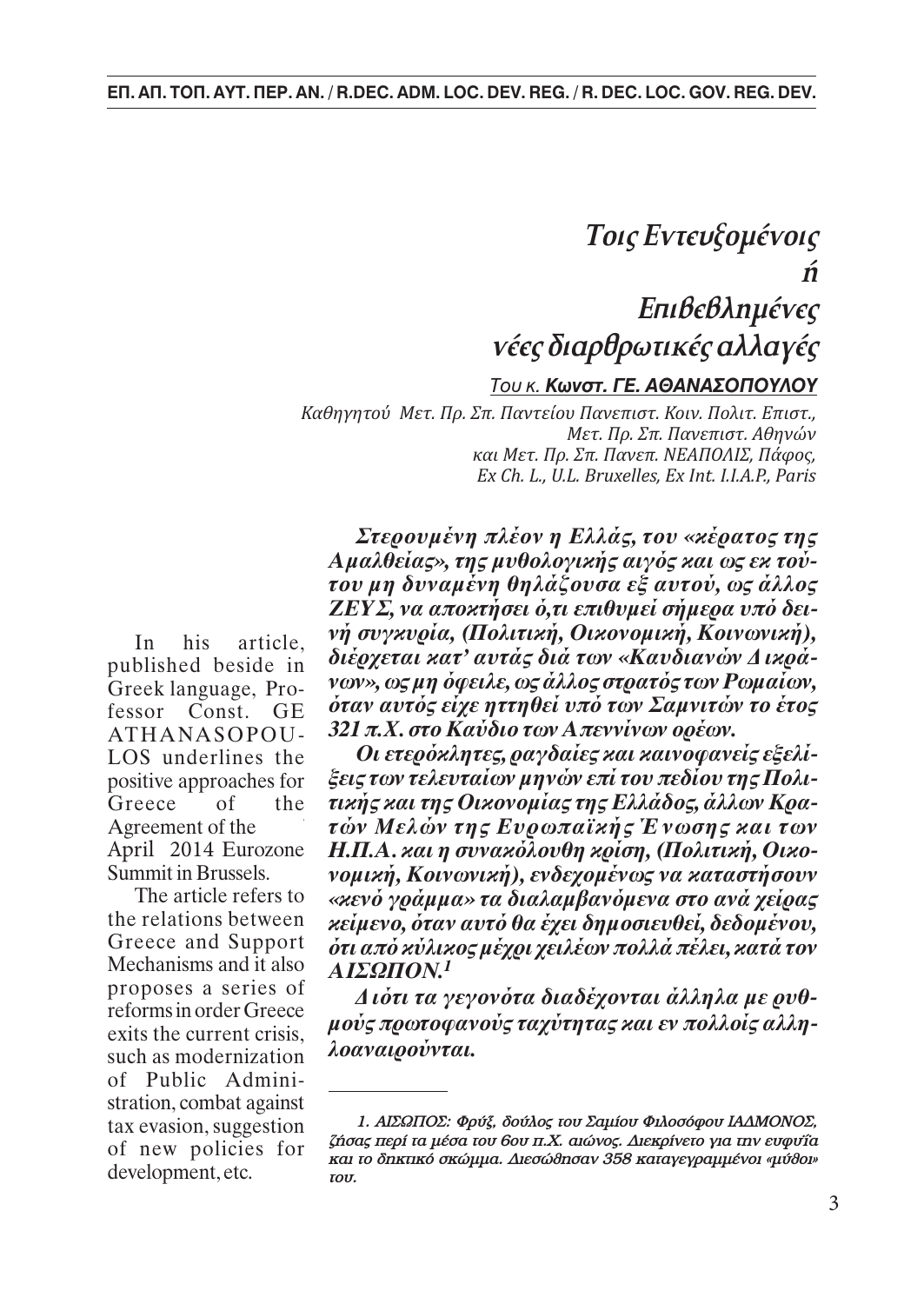*Eνδεικτικώς ανα�έρ�νται τα ε�ής:*

Ενδεικτικώς αναφέρονται τα εξής:<br>Η κρίση της ελληνικής οικονομίας και οι αποφάσεις του Συμβουλίου περί αυτής του Μαρτίου 2010, το επακολουθή-**Concerns** *της Iρλανδίας και Π�ρτ�γαλίας, η συγκρ�τηση Mη�ανισµ�ύ* By Mr. **George-Sp. C. ATHANASSOPOULOS** *των εµπνευστών �ίων δήπ�τε «Στρατηγικών» και «Στ��ων»* σωτηρίας της Ελλάδος, τόσο της Ευρωπαϊκής Ένωσης, όσο και του Διεθνούς Νομισματικού Ταμείου, η δε δημιουργη-*1. Introductory approach: Defining the concept*  ANTISTHENIS, the ancient Greek philosopher, (444 BC - 370 BC, Athens), *κτ�ς ελέγ��υ, τ�σ� σε γενικ� επίπεδ�, �σ� και σε επίπεδ� επί*  $\mu$ έρους Κρατών. By Mr. **George-Sp. C. ATHANASOPOULOS** *σκ�µένων εν κινδύνω», τα πρ��λήµατα της Oικ�ν�µίας της* Ισπανίας και της Ιταλίας, «υπερακόντισαν» τις προθέσεις *1. Introductory approach: Defining the concept θείσα κατάσταση είναι πρωτ��ανής, και πέραν εν�ς �ρί�υ, εσαν «Mνηµ�νι�» περί Eλλάδ�ς, �ι κρίσεις των �ικ�ν�µιών Στήρι�ης Oικ�ν�µιών Kρατών Mελών της Ένωσης «ευρι-*

Προκειμένου περί Ελλάδος αναφέρονται ενδεικτικώς τα  $\epsilon_n = \epsilon$  $\mathfrak{g}$  is the first, if not final, approach, if not final, approach, the term is not final, approach, the term is not final, approach, the term is not final, approach, the term is not final, approach, the term is not f *ε�ής:*

 $\overline{O}$  «υπέρ δανεισμός» της Ελλάδος δεν προέκυψε ως κεραυνός εν αιθρία: είναι προϊόν μακράς και ενσυνείδητης gav reger alegem errat ng eler pangag navere receptigg.<br>πρακτικής, ασκηθείσης από όλες τις Κυβερνήσεις.  $\mu$ *unting*, wong octogs who ones the income and the placement theories.

 $t_{\text{max}}$ , ex  $m_{\text{max}}$  over  $\mu$  and  $m_{\text{max}}$  are evolver than  $r_{\text{max}}$ πηρεε στην Ελλασα η οιαθεση των Κοινοτικων πορων υνηθως για «επιδοτηση» πρ the operation of art galleries,restaurants,etc.However this "change",regardless of *�πως, εκ παραλλήλ�υ, µακρά και ενσυνείδητη πρακτική* υπήρξε στην Ελλάδα η διάθεση των Κοινοτικών πόρων <u>σταφορά των</u> επι  $\rho$  *p*  $\rho$  *p*  $\rho$  *p*  $\rho$  *p*  $\rho$  *n*  $\rho$  *s*<sup> $\prime$ </sup> συνήθως για «επιδότηση» πρωτίστως της κατανάλωσης.

Οι πρακτικές όμως αυτές, σε συνάρτηση με σπάταλες και λειτουργούσες οριακώς κρατικές δραστηριότητες, ωδήγησαν στην δημιουργία ποικίλλων αδιεξόδων, η διαχείριση being indirectly "squeezed". A description of this phenomenon is included in the work of Sociologist Ruth *των �π�ίων κάθε άλλ�, παρά ευ�ερής είναι σήµερα.*

Το χρέος<sup>2</sup> της Χώρας και τα ετήσια ελλείμματα, απαιτούν GLASS at the same period, while similar situations were recorded in other major cities in Western countries, by other Researchers. *Στρατηγικές, Π�λιτικές και Mέτρα επώδυνα, στ�ι�εία, τα*   $\alpha$ cities  $\alpha$  in  $\alpha$  is  $\alpha$  in  $\alpha$  and  $\alpha$  and  $\alpha$  and  $\alpha$  is  $\alpha$  is  $\alpha$  is  $\alpha$  is  $\alpha$  is  $\alpha$  is  $\alpha$  is  $\alpha$  is  $\alpha$  is  $\alpha$  is  $\alpha$  is  $\alpha$  is  $\alpha$  is  $\alpha$  is  $\alpha$  is  $\alpha$  is  $\alpha$  is  $\alpha$  is  $\alpha$  is  $\alpha$  is  $\frac{1}{2}$  since the issue has presented several server several scholars and for its more interesting in  $\frac{1}{2}$  $\sigma$  over a property and the various summarized below the various summarized below,  $\sigma$ εις πηγες, οπως η Ευρωπαικη Ένωση, το Διεθνες Νομισμα-Since then, the issue has preoccupied several scholars and for its more *�π�ία «δεν παράγ�νται» πάντ�τε «αυτ���ύλως» απ� την* Εθνική Κυβέρνηση, αλλά «υποδεικνύονται» και από εξωγεinterpretations of the phenomenon of gentrification, the following: *νείς πηγές, �πως η Eυρωπαϊκή Ένωση, τ� ∆ιεθνές N�µισµα-* $I_{\text{S}}$  and  $I_{\text{S}}$  is due to a trend of a new category of a new category of a new category of social groups of  $I_{\text{S}}$ τικό Ταμείο, ο Μηχανισμός Χρηματοπιστωτικής Σταθερότη- $\tau\alpha$ ς, (E.F.S.F.).

Μεταξύ των υποδειχθεισών «Πολιτικών», «Συνταγών» και *Berlin, where she made her first studies. In 1932 she published an important study entitled:* «Φαρμάκον» περιλαμβάνονται μέτρα δημοσιονομικής εξυ-

<sup>2.</sup> Το δημόσιο χρέος συνετάγεται, μεταξύ άλλων, μειώσεις διαθεσίμων κεφα-2. Το υπροσκ προς συνετάγεται, μεταξύ απών, μεταστείς σταστείμων πειφα.<br>Λαίων προς ενίσχυση των επενδύσεων, διαρροή ποσοτήτων χρήματος προς το εлии V 1ро<sub>5</sub> с нолоон и V спетовоси V, опррон повойни V лрпринс, про, то с<br>ξωτερικό για την πληρωμή τόκων, χρεολυσίων κ.ά.